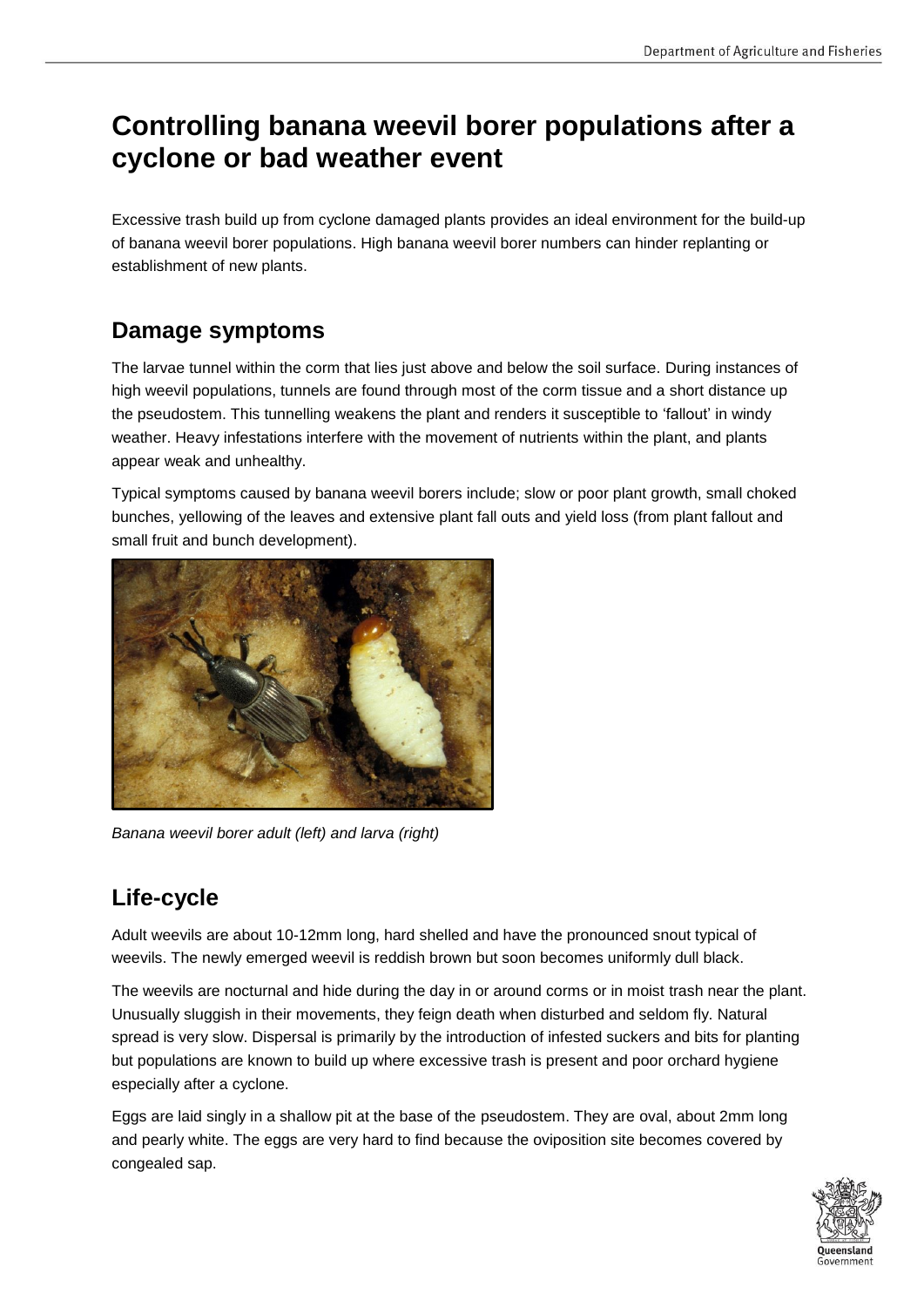The larvae are creamy-white, up to 10mm in length with a distinctly curved body. They are swollen in the middle and have a hard brown head. Pupae are about the same size as the larvae. Inside the white pupal skin the structure of the future adult with its snout, wing buds, legs and antennae is visible.

An average life cycle is completed in 12 weeks in north Queensland. The eggs hatch in eight days. The larvae immediately burrow into the corm and undergo four moults over 3-14 weeks before pupating close to the surface of the corm. The short (8-day) pupal period is followed by the emergence of the reddish-brown adult. The pre-oviposition period varies and may extend to 40 days. Adults live between 6 months and 2 years.



*Plant fallout caused by banana weevil borer*



*Banana weevil borer corm damage*

#### **Preventing banana weevil borer build up after the cyclone**

It is essential to use weevil-free planting material. Ideally, planting material should be obtained from plant nurseries, tissue cultured plantlets or alternatively from weevil free blocks.

Replant into residue free land. Ensure trash, harvested pseudostems and bunches breakdown quickly to reduce potential weevil feeding and breeding sites. Banana residues can be cut up or mechanically